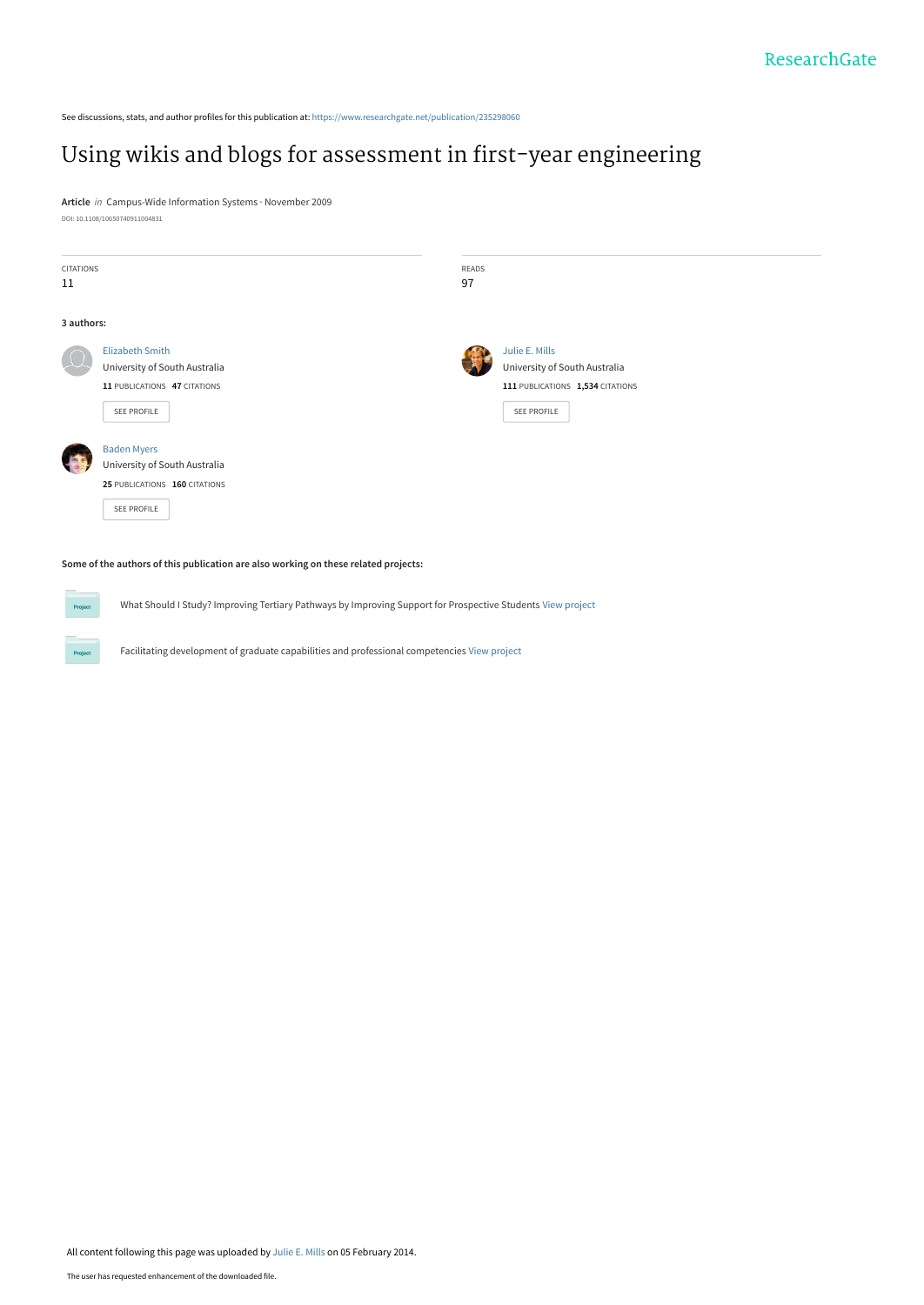# **Online Learning Techniques: Using Wikis and Blogs for Assessment in First Year Engineering**

**Elizabeth J Smith** 

School of Advanced Manufacturing and Mechanical Engineering, The University of South Australia elizabeth.smith@unisa.edu.au

#### **Julie E Mills**

School of Built and Natural Environs, The University of South Australia Julie.mills@unisa.edu.au

#### **Baden Myers**

School of Built and Natural Environs, The University of South Australia baden.myers@unisa.edu.au

*In 2008, The University of South Australia introduced a common first year course for all engineering students called Sustainable Engineering Practice (SEP), which gives students an insight into the disciplines of engineering and emphasises the skills required for working in multi-disciplinary teams. The course introduced students to the profession of engineering and how it is practised within a sustainable context. The major assessment task for the course was the Engineers Without Borders (EWB) challenge, and for the first time, wikis and blogs were used as assessment tools to evaluate student progress in meeting the course objectives. The purpose of using online wikis and blogs was to ask students to reflect on industry interactions, SEP course content, and self-awareness exercises and evaluate their individual contributions to the group EWB project. The paper will consider some strengths and weaknesses of the on-line pedagogy, and discuss proposed future developments.* 

**Keywords:** *Wikis, blogs, online assessment*

### **Introduction**

The Engineering program at The University of South Australia (UniSA) is being reengineered. A common first year has been introduced for all the electrical, mechanical and civil engineering students. In addition, problem based learning has been introduced on a wider scale throughout all programs.

During this re-engineering process, staff from UniSA visited RMIT's Engineering School, which had gone through a similar re-engineering process to introduce Problem Based Learning (PBL) throughout their engineering programs. This visit also introduced staff to the use of online collaborative tools, such as wikis to help facilitate team work (Molyneaux & Brumley, 2007). Inspired by the visit to RMIT, UniSA staff decided to utilise Wikis as an assessment tool in their first year engineering course, Sustainable Engineering Practice.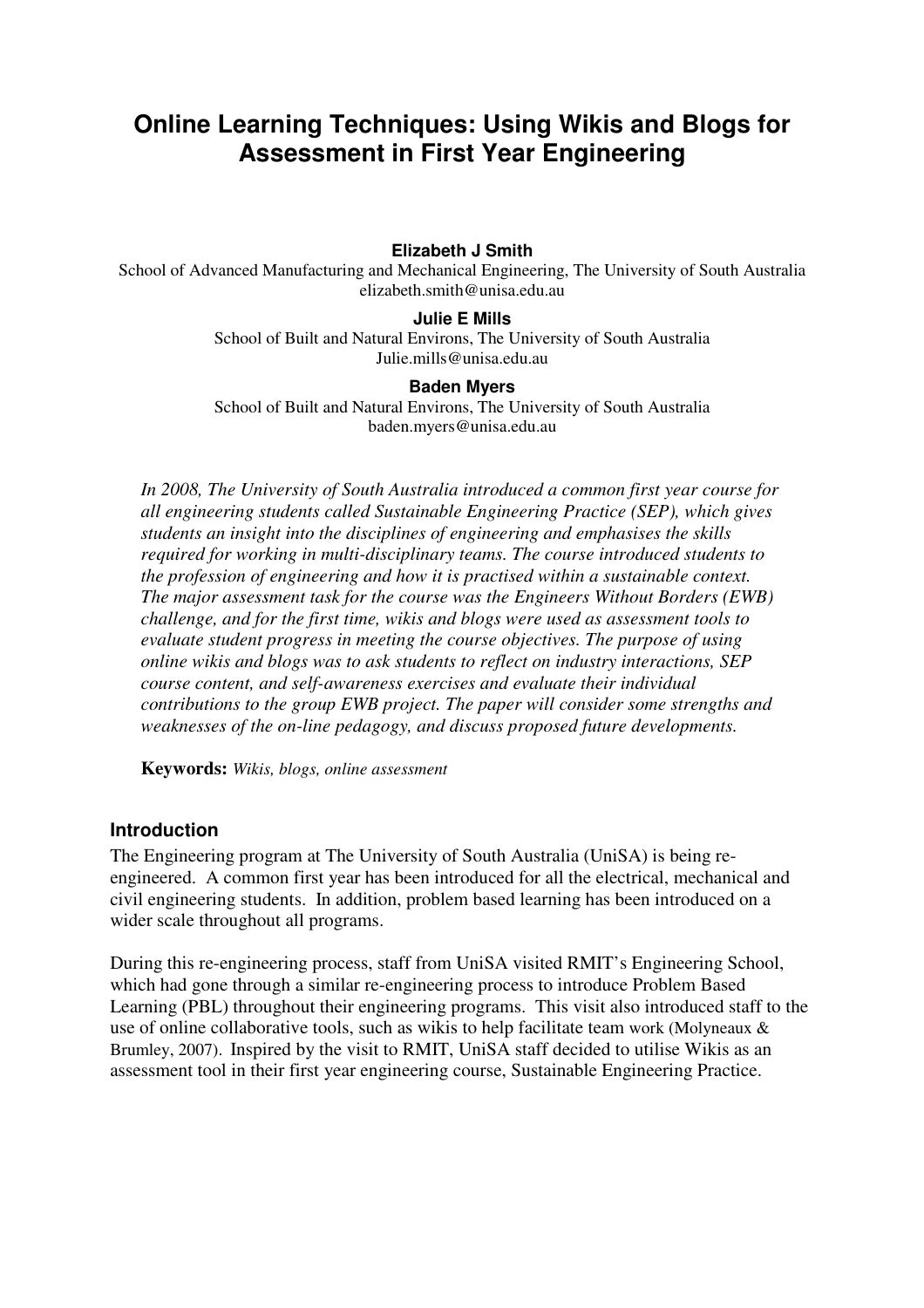# **The Sustainable Engineering Practice Course**

The aim of the Sustainable Engineering Practice (SEP) Course is to introduce students to the profession of engineering and how it is practiced within a sustainable context. The course also helps students develop some of the core working skills of an engineer, *viz.* locating and using information, critical analysis and reflective practice, effective teamwork, engineering report writing and effective presentations. These skills are developed by working on real engineering problems in an international context, as well as meeting with engineers from industry.

Each week, students attend two one hour lectures and one two hour tutorial. The lectures were organised into three streams - communication and career skills, sustainable engineering and industry awareness. The first three weeks of lectures and tutorials focused on developing the students' soft skills, including how to work in groups, report writing, referencing and plagiarism, learning styles and career management. The next ten weeks of lectures included speakers from industry, practicing engineering in a sustainable context and engineering ethics. In the course, students were required to work on 3 assessment tasks, as shown in Table 1 below.

| Form of assessment                                                                                                        | Length                      | Weighting |
|---------------------------------------------------------------------------------------------------------------------------|-----------------------------|-----------|
| <b>Assessment 1 - Individual Report</b><br>(submitted as hardcopy)                                                        | 1000 words                  | 15%       |
| Assessment 2 -<br>Online student portfolio including a wiki<br>and blog                                                   | $\sim$ 2000 words           | 45%       |
| Assessment $3-$<br>Work in groups of 6 to complete a project<br>report and presentation (report submitted as<br>hardcopy) | 1500 words (per<br>student) | $40\%$    |

### **Table 1: Assessment Tasks**

The first assessment task required students to write an individual report on the role of engineers in a particular industry or sector of the profession. They were also asked to discuss the ethical issues that may arise for engineers in that industry and consider how they might deal with these in practice. Students were required to seek information from a range of sources, such as the Engineers Australia Code of Ethics, journal articles, the course text book (Johnston et al, 1999), websites and reference books. The aim of this report was to not only show understanding of the role of the engineer, but to also present information in a report format. The other primary reason for this assessment task was that it was deliberately set as an English language writing assignment due within the first 3 weeks of semester. This enabled the identification of students who required additional support with written work so that they could be referred for additional learning support in this area.

The second assessment task required students to use online wikis and blogs to reflect on industry interactions, SEP course content, self awareness exercises and reflection/evaluation of individual contributions to the group project. The wiki was used to compile a portfolio to help in the transition from student to professional. The blog was used to help develop reflective thinking, and assist with learning interaction. Quotes presented in this paper have been extracted from the 2007 SEP students' blogs.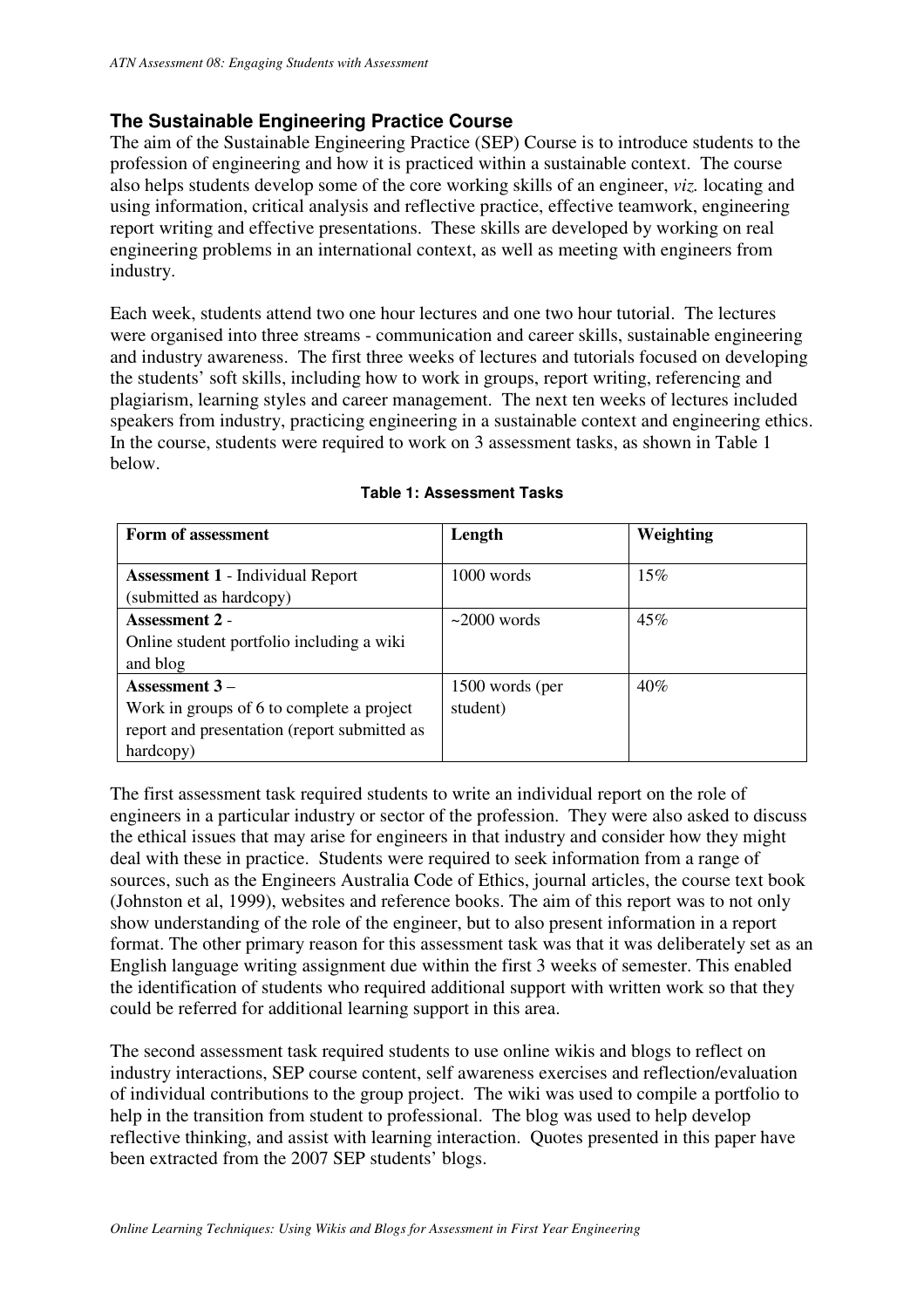The final assessment task was the Engineers Without Borders (EWB) Challenge. The aim of this assessment task was to get students to work in an interdisciplinary group to design a sustainable engineering solution to a chosen EWB problem, based in a rural community of Cambodia.

The projects were based in a location and in a subject area with which the students were unfamiliar. Consequently, the project required students to undertake considerable research to develop a design solution. Some students complained of the extra work required after hours to do this research, and were unhappy that this information was not provided to them in lectures. However, they also recognised that this was a learning experience for them, as discussed in this entry extracted from a student's online blog:

'These first few weeks at university have been a new experience for me. The level of independent work is unlike what I'm used to, where I prefer to have class time to do tutorial work/assignments and do reading during class with the teacher explaining the text as we go along, but I have been able to quickly adapt to this change with gusto.'

## **Teaching Arrangements**

The teaching team for the Sustainable Engineering Practice course included two Course Coordinators (a civil engineer and a mechanical engineer), plus a course manager who is an environmental scientist. Tutors from a range of engineering and science backgrounds ran tutorial classes of 25 or less students.

Regular meetings between tutors, course coordinators and course manager were organised. In these meetings, student feedback, assessment moderation and upcoming tasks were discussed. The meetings were also used as a training opportunity, particularly early in the semester, with training sessions for the tutors on issues such as learning styles, managing group work and so on, which were facilitated by the learning support unit at the university.

The course was also provided to distance education students located in Whyalla. These students watched lectures via downloadable video podcast and had 3 hours contact with a tutor per week via video conference, as well as two half-day visits from the tutor during the semester.

# **Why we chose to use Wikis and Blogs as an assessment tool**

Computers are not only used as an educational tool but also as form of socialising. It can be assumed that today's generation is more familiar with working in an online environment than ever before.

As discussed by Duffy & Bruns (2006), most students are highly socially active in internet based environments such as myspace.com, flickr.com and the blogging space blogger.com. In these online spaces they are already writing reflectively and commenting on their friends' writings.

Wikis have been successfully used in teaching since 2000 (Molyneaux & Brumley, 2007), with a comprehensive discussion of its pedagogy provided by Renee Fountain (2005). Since the university does not currently have its own wiki or blog software, public domain software was used. PbWiki (www.pbwiki.com) and Blogger (www.blogger.com) were selected.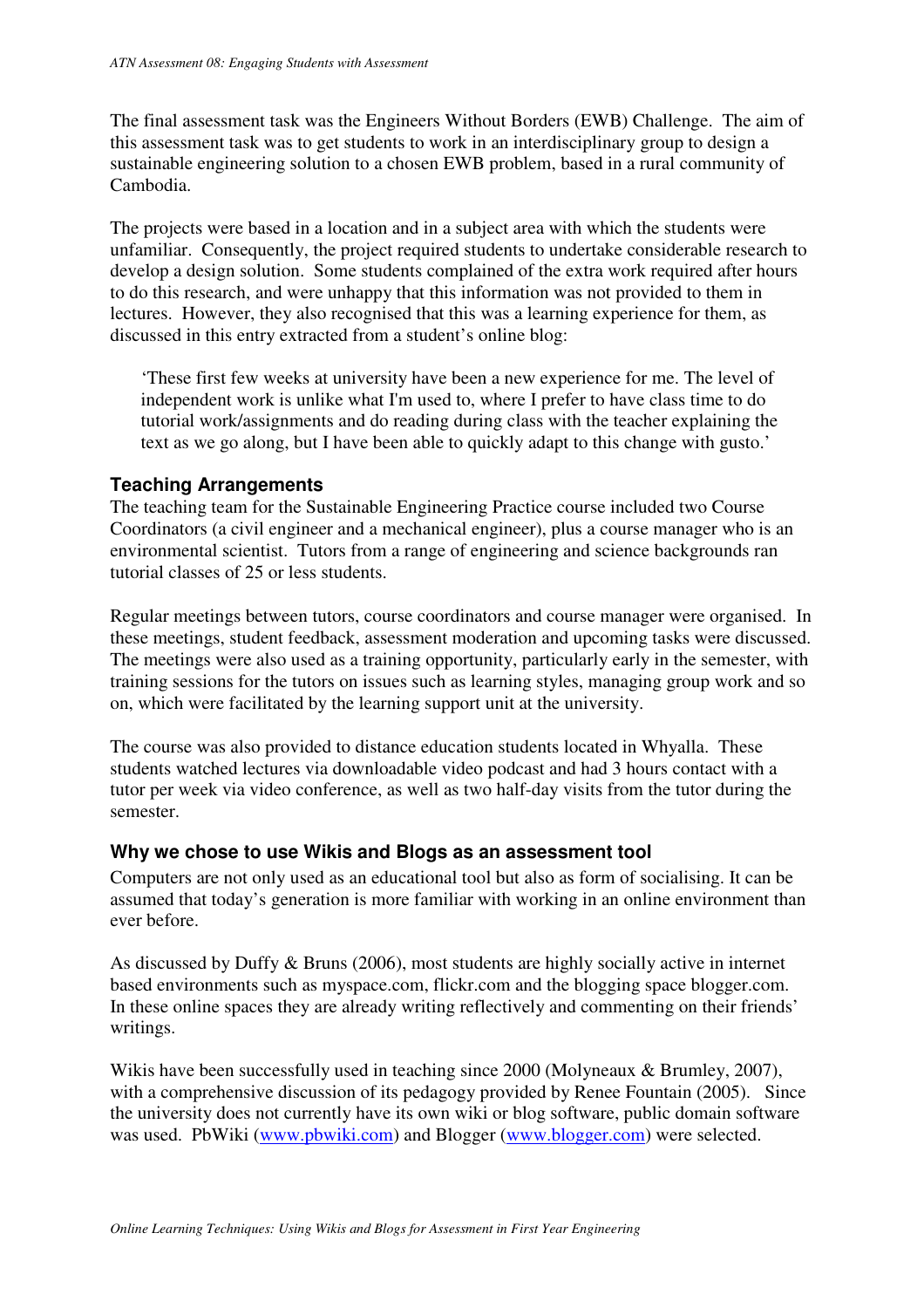Using public domain software has its disadvantages in that if technical problems occur or if the 'system is down'; students cannot be helped by the University. Also, there is no guarantee of the longevity of the software. Using open source software does have the important advantage in that students retain ownership of their wiki and blog after the course is complete and once they graduate.

The students used the wiki as a place to create an online portfolio of assigned tasks. The tasks were focused on developing the student's understanding of the engineering profession. This included collecting three on-line news articles on engineering and sustainability and commenting on each article and how it related to sustainable practice; collecting two on-line job advertisements for graduate engineering positions and summarising the attributes for which the employer was looking; developing a career plan map and discussing how the student planned to manage their ongoing professional development; reporting on the industry speakers who presented throughout the course and preparing a resume. Each of these tasks was approximately 200 word equivalents.

To assist with the development of the students' critical analysis and reflective practice skills, a blog was used for regular bi-weekly journal entries. In the blog, students were asked to comment on what they had learned/gained from the course lectures and tutorials and how they believed this would help with their future study/career, as well as writing a reflection on and evaluation of their individual contribution to the EWB group project.

It was recommended to the students that they should keep both their wiki and blog private, only inviting their course coordinator and tutor to view these sites. Unlike Luca & McLoughlin (2008), where the blogs were shared with group members to assist in the accountability of their contribution to the group, the blogs for this course were used as a personal reflection tool.

Students were told that the blogs must be a true reflection of what they are feeling and they would not lose marks for strong criticisms against the subject or specific activities. As discussed by Wellington (2007), formative assessment of reflections can help overcome these fears.

# **Assessing Wikis and Blogs**

Assessment tasks were marked by the tutors. Marking criteria for each assessment task were discussed with tutors during meetings with course coordinators. Samples of student work were discussed in the meetings to ensure consistency of marks.

The blogs were assessed on regularity of entry, depth of thought/expression, and following the reflective process. The wikis were assessed on presentation of information and completion of individual tasks. A summary of assessment criteria and mark breakdown for the blogs and wikis is shown in Table 2.

Blogs and wikis were regularly checked by tutors to check on student progress and provide formative feedback. The assessment relied on the tutors giving regular feedback to the students, but unfortunately not all tutors provided this feedback.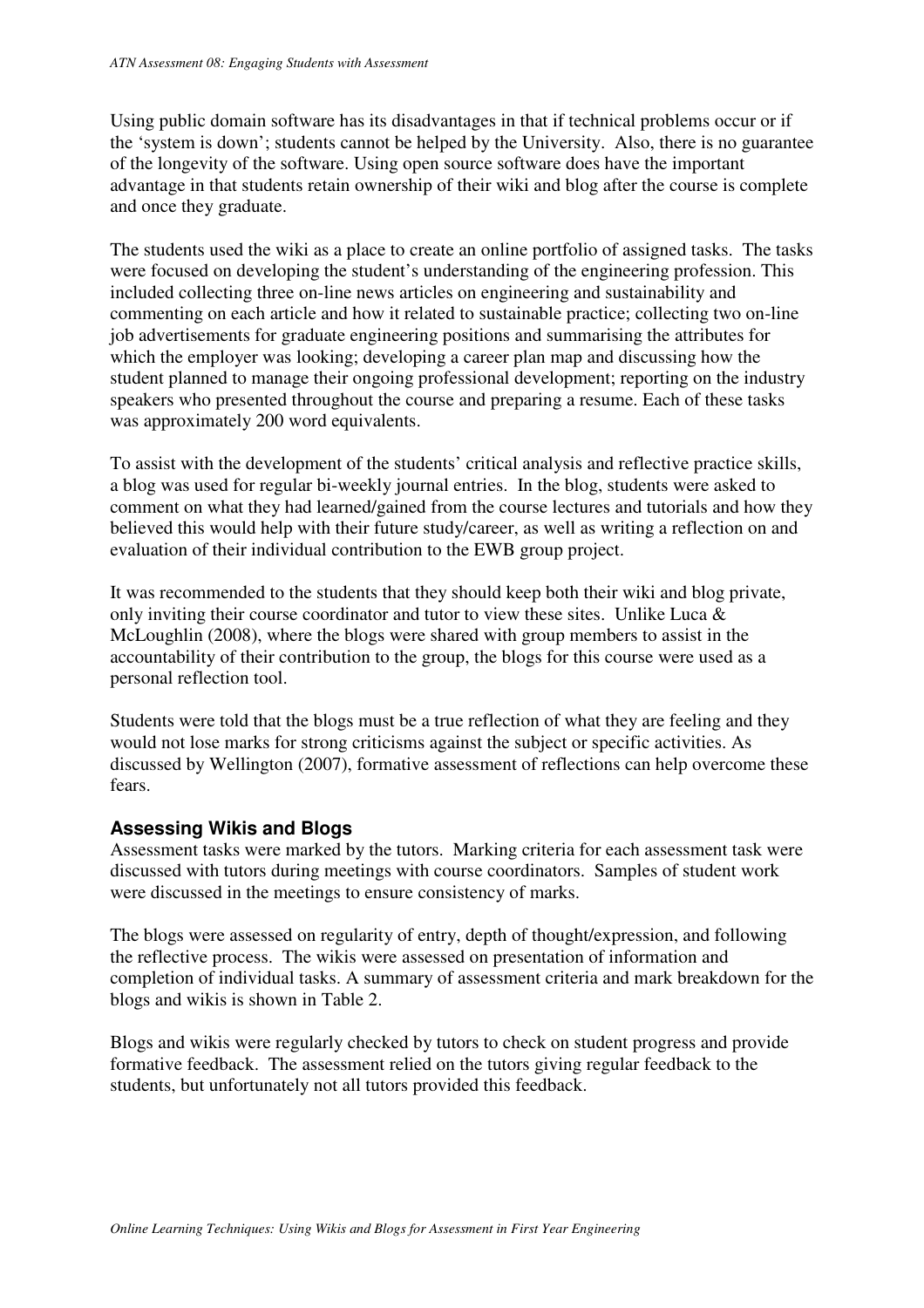## **Table 2: Assessment tasks and mark breakdown**

| <b>Task and mark</b>                                                                                                                                                                                                                                                                                                                                                                                                                                           | <b>Mark Break down</b>                                                                                                                                                                                                                                                                                                                                                                                                                                                                                                                                                                                                                                      |
|----------------------------------------------------------------------------------------------------------------------------------------------------------------------------------------------------------------------------------------------------------------------------------------------------------------------------------------------------------------------------------------------------------------------------------------------------------------|-------------------------------------------------------------------------------------------------------------------------------------------------------------------------------------------------------------------------------------------------------------------------------------------------------------------------------------------------------------------------------------------------------------------------------------------------------------------------------------------------------------------------------------------------------------------------------------------------------------------------------------------------------------|
| <b>Engineering in the news /9</b><br>Collect three news articles on engineering and<br>sustainability published during weeks 1 to 10. Write<br>200 words on each article and how it relates to<br>sustainable practice (600 words in total)                                                                                                                                                                                                                    | 3 marks per article.<br>0.5 marks for finding appropriate article<br>$\bullet$<br>1 mark for summarising it<br>1 mark for comment on sustainable practice<br>0.5 marks for expression, grammar, covering<br>sustainability concepts                                                                                                                                                                                                                                                                                                                                                                                                                         |
| <b>Attributes of Engineers /6</b><br>Collect two job ads for graduate engineering positions<br>(in your enrolled discipline) published during weeks 1-<br>10. For each ad summarise the attributes the employer<br>is looking for (200 words per ad)                                                                                                                                                                                                           | 3 marks per job ad<br>2 marks for summary of attributes<br>1 marks for finding appropriate ad and<br>$\bullet$<br>highlighting different attributes between ads                                                                                                                                                                                                                                                                                                                                                                                                                                                                                             |
| <b>Resume and Career Plan /6</b><br>Map a career plan and how you plan to manage your<br>ongoing professional development (template will be<br>provided on the online study guide)<br>Prepare a Resume of no more than 4 pages. Resume<br>should contain adequate detail, be well structured,<br>professional and neatly presented<br>Reflect on Industry speaker sessions / 9<br>Report on at least 3 of the 7 industry speaker sessions<br>(600 words total) | 3 marks for career plan<br>2 marks for filling in form with care and<br>$\bullet$<br>thought<br>• 1 mark for depth of detail<br>3 marks for resume<br>1 mark for presentation<br>$\bullet$<br>1 mark for having most relevant information<br>$\bullet$<br>on first page<br>• 1 mark for overall depth of content<br>3 marks per speaker:<br>1 mark for summarising presentation<br>$\bullet$<br>• 1 mark for discussing what they got from the<br>lecture<br>1 mark for commenting on if field of<br>engineering is something they would like to<br>do and why (thoughtful comments about the<br>field in general, trends, employment<br>prospects, ethics) |
| Personalise blog and blog introduction /4<br>Personalise your blog with a colour scheme and include<br>a picture of you<br>As an introduction to your blog write a 200 word<br>introduction to self, path taken thus far in life, and why<br>you want to be an engineer                                                                                                                                                                                        | <b>Blog</b> introduction<br>2 marks for structure and presentation of<br>$\bullet$<br>blog<br>• 2 marks for introducing self, path taken thus<br>far and why they are studying engineering                                                                                                                                                                                                                                                                                                                                                                                                                                                                  |
| <b>Blog entries /6</b><br>Student is to develop own blog contributing at least one<br>blog entry per fortnight (in weeks 3 to 10). In each blog<br>entry discuss:<br>What you have learned/gained from SEP lectures and<br>tutorials and how you believe this will help with your<br>future study/career                                                                                                                                                       | <b>Suggested mark scale:</b><br>$\bullet$<br>2 marks for bare minimum discussion,<br>$\bullet$<br>4 marks for average attempt<br>$\bullet$<br>5 marks for good and<br>$\bullet$<br>6 for outstanding reflection                                                                                                                                                                                                                                                                                                                                                                                                                                             |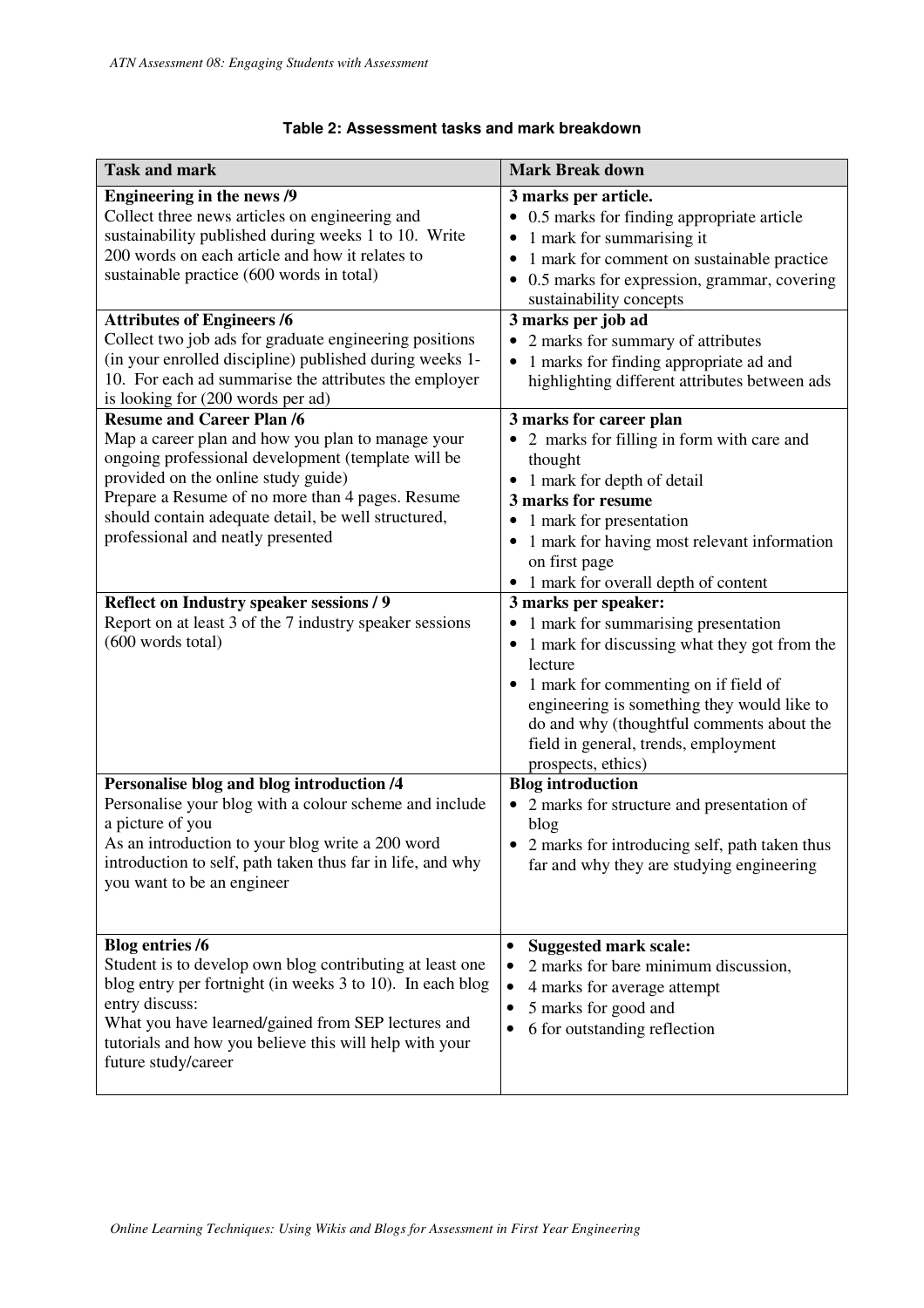# **Student's reaction to using wikis and blogs**

To create the wiki, students were provided with information on how to get started. The variable level of student computer literacy was shown, as some students were able to get started very easily, while others found it hard to adapt to the process of the online environment. The issue of assumptions about students' prior learning in this regard is one that the course team has already resolved and will need to be addressed differently in future years.

'The blog was fairly easy to learn compared to the wiki, because the blog was more user friendly.'

In addition to the individual wiki, students were also encouraged to initiate a group wiki, where links and files for the group project could be shared. Some groups did this and used it very successfully as a collaborative tool, as discussed below:

'We have started a group wiki and most of the group members have started using it. We are finding it a good way to communicate.'

'I have certainly learned a great deal from this course, even if that may be predominantly about how to construct and edit blogs and wikis. I have also learned a little about group work, in terms of the use of blogs and wikis as a communication tool between group members. In terms of the face-to-face communication and working techniques, I feel I have enough experience in this area already.'

Some students really valued the reflective process and were inspired to pursue their own online reflective journal as discussed by this international student:

'Just have finished my wiki and this is my last reflective Blog. Sustainable Engineering Practice was a great experience for me. Researching, understanding , writing reports, writing Résumé and looking for the areas I need improvements at and try to fix them. I am really feeling bad while I am writing this reflective journal. I had one of my best times studying this course. Most important thing is that I learnt many things during this semester. I am afraid that there will be no chance to write a reflective journal again for this course, so I have to say that group assignment was very useful for my personal good and for my future career good. It helped me to get over my weaknesses, like talking in front of a group of people and working in group, these two things was like a nightmare at the beginning of this semester but now, I AM ALRIGHT. I would like to take this opportunity to thank our lecturer, tutor, course coordinator and every one who participate to make this course such a successful and useful for all first year students. THANK YOU VERY MUCH'

### **Use of blogs for course evaluation**

The final blog post gave the students the opportunity to reflect on the course, and offered the teaching team an opportunity to gather an additional source of course evaluation and feedback, that was in many ways more useful than the formal course evaluation undertaken as a university requirement. As discussed by Wellington (2007), evaluation of reflective writing can give more insight into the positive and negative aspects of a learning activity. With regular blog entries you can see what activities motivated students and what failed to motivate students, and adjust the course accordingly.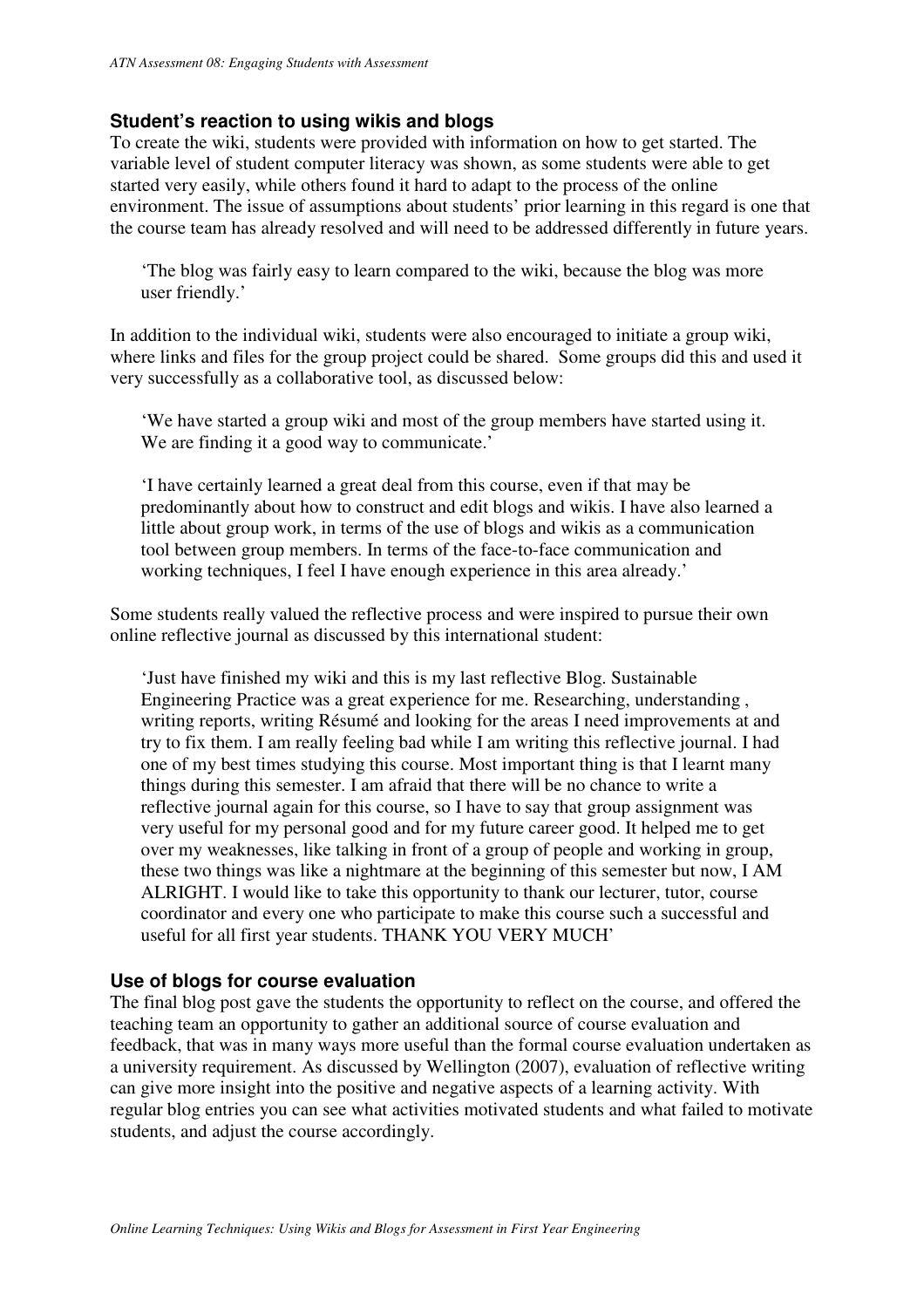A majority of students were able to see the positive aspects of the course, but some saw the course as a waste of time. The range of viewpoints is illustrated in the following quotes:

'I have found this subject to be of no practical use in the pursuit of knowledge. It has floundered from the beginning and I have until now reserved judgement on the selected project of Engineers without Borders. The topic of sustainable engineering practice was from the beginning, hijacked by all sorts of ideas and expectations. Truthfully, I still do not know the purpose or intent of this subject. I feel that I have not obtained value for the money I have paid to attend this course. I will not leave this course with any sense of achievement, but rather a relief that I have finished with this lame subject.'

'I had doubts about the SEP program in the beginning, as it seemed not to have any substance and seemed boring. Although it is still like that in some ways and during some lectures, the overall experience was good. The EWB challenge project has been the highlight of my semester almost, as I got to work with a good group of people on an interesting assignment.'

'In summary, the SEP course has really provided me with solutions to many queries about engineering. In addition, it has created awareness in me of what engineering truly is and has given me a rough idea of the career to proceed with in my future undertakings.'

As clearly demonstrated by these conflicting viewpoints, it is not possible to please everyone. During meetings with SEP course coordinators, manager and tutors, the feedback provided in the blogs was regularly discussed. This feedback was then used to make modification to the course along the way. The immediacy of the feedback was invaluable for a course being taught for the first time.

The most notable change made was the reduction in the number of lectures that were originally scheduled, since it was very clear that students preferred to use the tutorial sessions as their primary learning opportunity. Since completion of the course, the coordination team has met to discuss the evaluation outcomes from both formal course evaluations and the blogs and has put in place several modifications for the course when it is next delivered in 2009. These include:

- Providing a help-desk session for students in the first couple of weeks to enable all students to get their wiki and blog successfully commenced. All students will be required to attend the help-desk at some stage during its opening hours (planned as 9am to 5pm for 2-3 days, to enable all students to get access), to either demonstrate that they have already commenced their wiki and blog or to get help to do so
- Commencing the EWB project earlier than week 3 of semester
- Moving more of the course material on communication and career skills into online learning resources and tutorial exercises rather than lecture delivery
- Ensuring that all course tutors are committed to the idea of wikis and blogs within the course and provide regular feedback to their tutorial students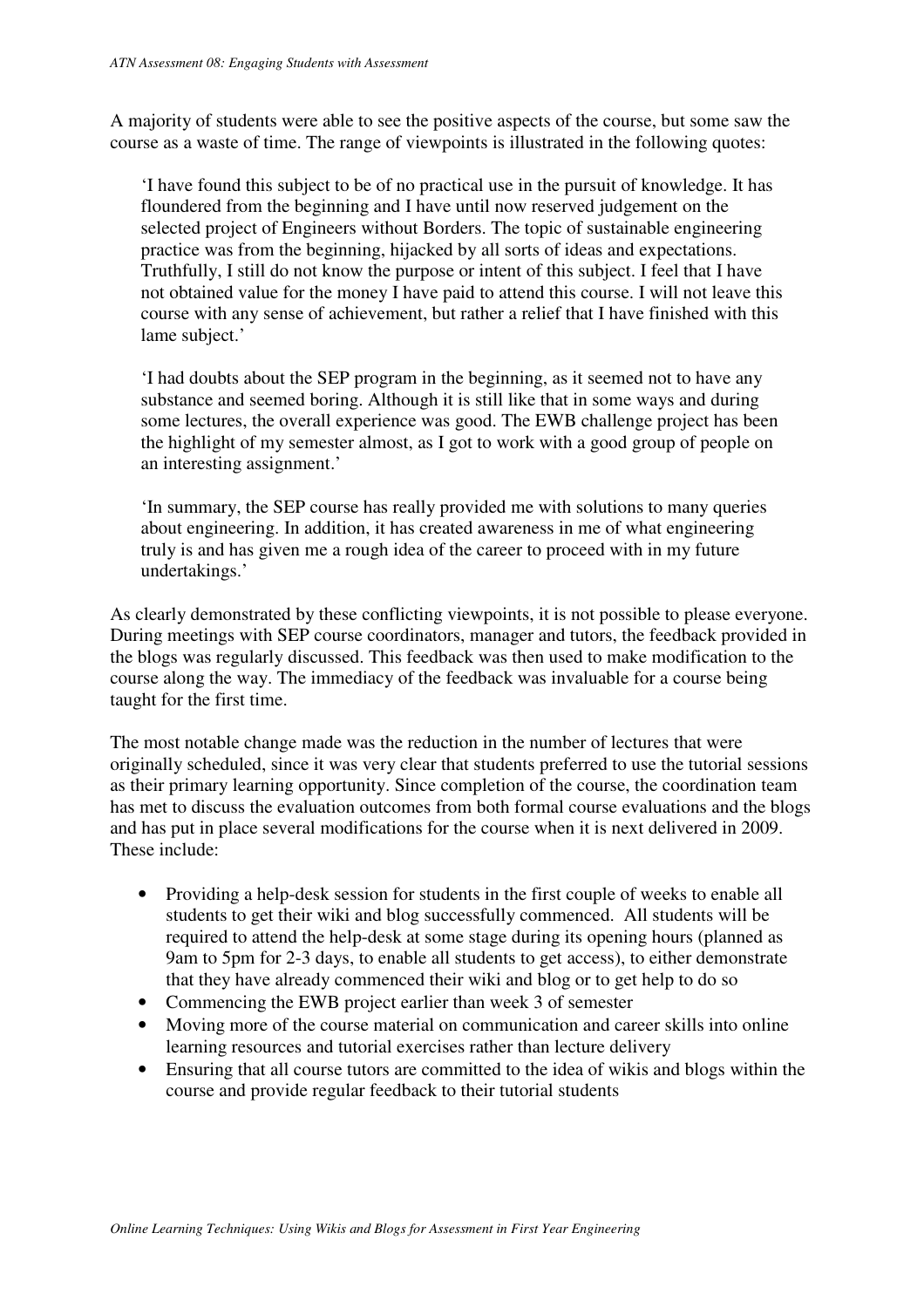# **Reflections on using wikis and blogs**

Several students made comments about the use of wikis and blogs within the course, and again the views were varied, but generally positive.

'The wiki and blog have been coming along as well, the reporting on industry speakers was ok, but the news articles and job ads were kind of tedious. Hopefully I should do reasonably well for the wiki, but I think the blog is a bit pointless and shouldn't be assessed.'

'The wikis and blogs, however tedious at times, are a fresh alternative to traditional forms of assessment like exams and essays.'

Some students also expressed the view that they would like to continue to use a blog for other courses or for their own benefit:

'This is my final post for my personal blog as our portfolios are due today. I hope to use this or something like it again, as it has been a good experience and a good log for my thoughts.'

'I think that because of my experiences with the blog, I think that I will start my own private blog which will allow me to express how I feel and allow me to stay organised with my work and my life. Even though nobody will be able to read it.'

The wiki and blog proved an excellent tool for reflective learning and enabled students to have regular feedback from tutors. By regularly checking the wikis and blogs every two weeks, tutors can quickly identify students who are keeping up to date, those falling behind, or comment on the work of students who misunderstand the intention of a particular assessable component before the 'formal' submission date.

The use of wiki and blog techniques did provide some challenges. The *Sustainable Engineering Practice* course involved the entire first year engineering cohort of approximately 215 students, located both on and off campus. Upon the initiation of both the wiki and the blog website, students were instructed to email both their tutor and the course coordinators for feedback on site setup and current posts. The course coordinator subsequently received several hundred emails in a short period of time, all of which were pending an informed response. This particular requirement was unmanageable and is another change that will be made next year.

The requirement for students to produce both a wiki and blog also proved to be a logistical problem. The wiki was selected for its adaptability to publishing several pages within the one site, but student feedback suggested they were less user-friendly. Blogs, on the other hand, were straightforward to use, but not as adaptable as a wiki for organising sections of guided responses. Furthermore, course coordinators and tutors found it logistically difficult to access multiple pages for each student. Associated with this, individual students received varying degrees of feedback to their responses from tutors. Since there was no formal programme scheduled for providing feedback to students, discrepancies between the frequency of feedback was detected. This will be overcome with an online task response schedule for tutorial staff.